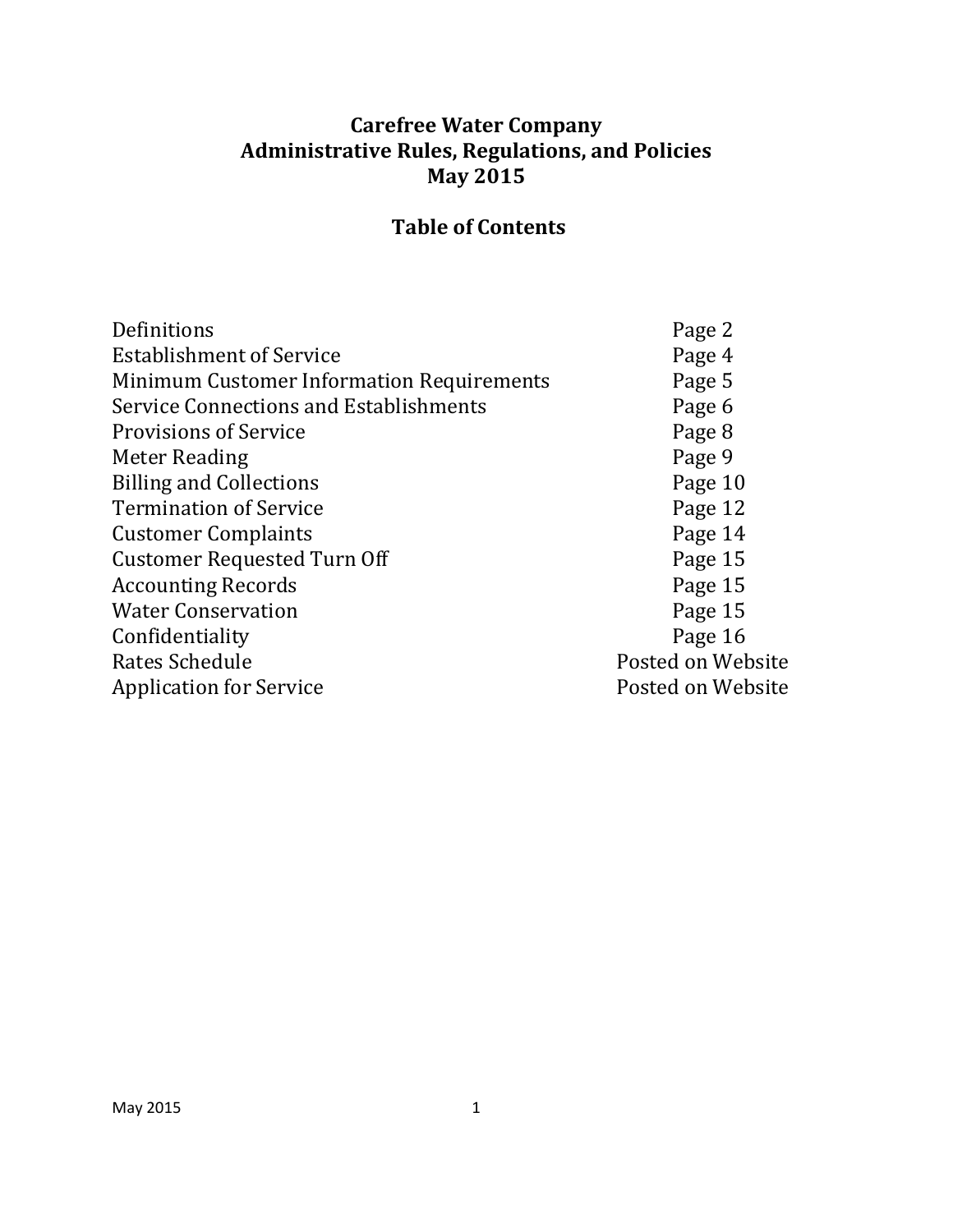## **Carefree Water Company Administrative Rules, Regulations and Policies May 2015**

## **Definitions**

In this Article, unless the context otherwise requires the following definitions shall apply:

- 1. "Applicant" A person requesting that the Utility supply water service.
- 2. "Application Form" A contract provided by the Utility to an applicant that provides information about the applicant that is required by the Utility to establish service.
- 3. "Application" A formal request to the Utility for water service as distinguished from an inquiry as to the availability or charges for such service.
- 4. "Board of Directors" Are the elected members of the Town Council with the President and Vice President of the Board also being the Mayor and Vice Mayor respectively. Board is the policy making body for the Utility Company.
- 5. "Billing month" The period between any two regular readings of the water meters at approximately 30 day intervals
- 6. "Billing period" The time interval between two consecutive meter readings, which are taken for billing purposes.
- 7. "Commodity charge" The unit of cost per billed usage as set forth in the Utility's rates.
- 8. "Capital Contributions" Funds or improvements provided to the Utility by the applicant for water main extensions or other capital improvements required to provide service to the applicant. Funds are non-refundable and capital improvements are deeded to the Utility upon their acceptance by the Utility to be used in providing service to the applicant.
- 9. "Customer" The person or entity in whose name service is rendered, as evidenced by the signature on the application or contract for that service, or by the receipt and/or payment of bills.
- 10. "Customer charge" The amount the customers must pay the Utility for the availability of water service, excluding any water used, as specified in the Utility's rates.
- 11. "Day" Calendar day
- 12. "Distribution main" A Utility Company water pipe from which service connections may be extended to customers.
- 13. "Interruptible water service" Water service that is subject to interruption or curtailment.
- 14. "Main extension" The water mains and/or ancillary equipment necessary to extend the existing water distribution system in order to provide service to additional customers.
- 15. "Master meter" An instrument for measuring or recording the flow of water at a single location that provides water to more than one unit for their individual consumption.
- 16. "Meter" An instrument that measures, indicates or records the volume of water that has passed through it.
- 17. "Meter tampering" A situation where a meter or meter service has been illegally altered. Common examples are meter bypassing, use of magnets to slow the meter recording, damages to the meter, and broken meter seals.
- 18. "Minimum charge" The amount the customer must pay for the availability of water service as specified in the Utility's rates.
- May 2015 22 19. "Minimum delivery pressure" The minimum pounds per square inch (PSIG) delivered by the Utility at the meter or point of delivery 20 pounds per square inch as measured by an appropriate pressure gauge used to measure water pressure is the minimum amount required.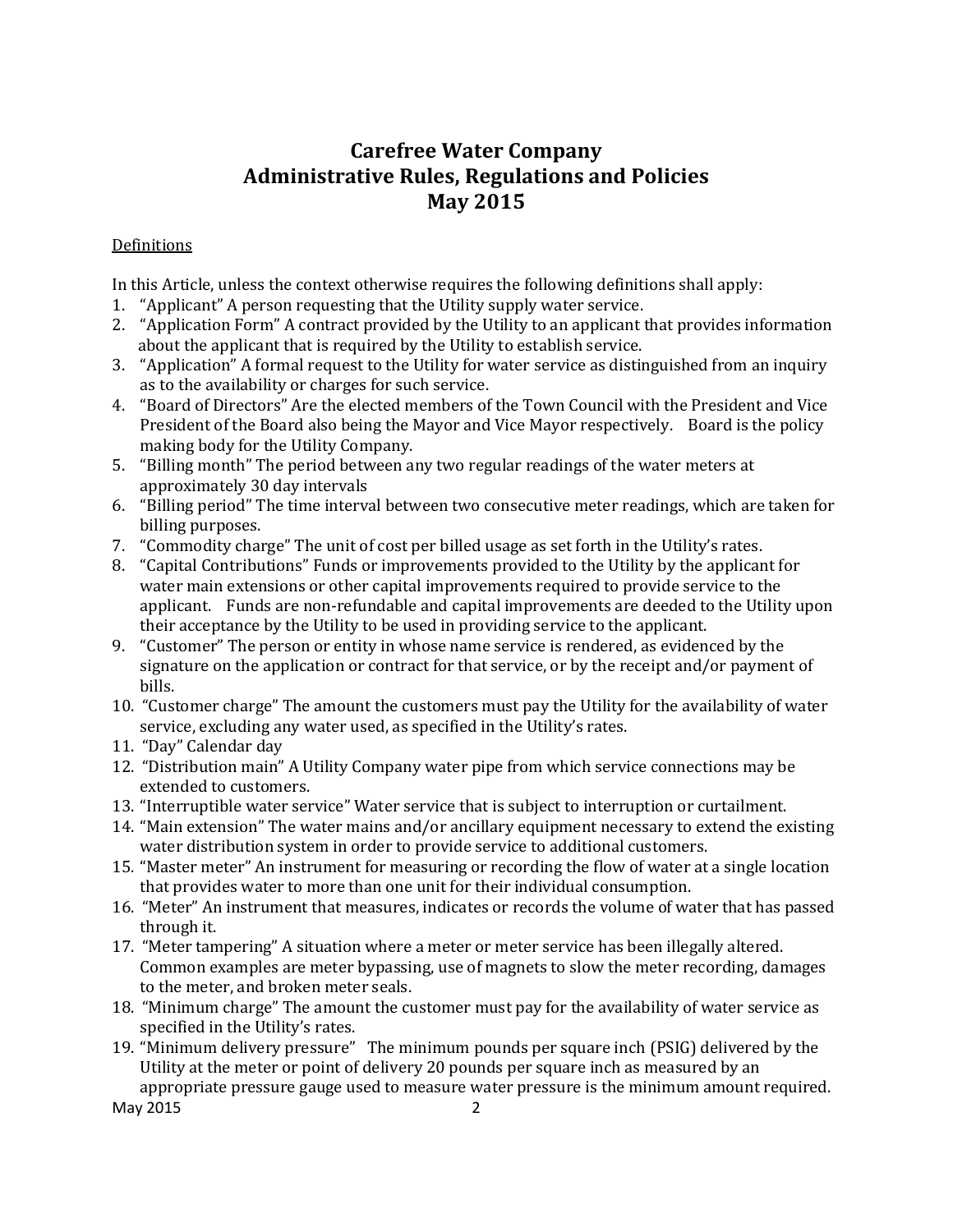- 20. "Permanent customer" A customer who is a tenant or owner of a service location who applies for and receives water service.
- 21. "Permanent service" A service, which in the opinion of the Utility is of a permanent and The use of water may be continuous, intermittent, or seasonal in nature.
- 22. "Person" Any individual, partnership, corporation, governmental agency, or other organization operating as a single entity.
- 23. "Point of delivery. " The point where facilities owned, leased, or under license by a customer connects to the Utility's pipes or at the outlet side of the meter.
- 24. "Premises" All of the real property and appurtenances employed in a single enterprise on an integral parcel of land undivided by public streets, alleys or railways.
- 25. "Residential subdivision development" Any tract of land which has been divided into four or more contiguous lots for use for the construction of residential buildings or permanent mobile homes for either single or multiple occupancy.
- 26. "Residential use" Service to customers using water for domestic purposes such as personal consumption, water heating, cooking, and other residential uses and includes apartment buildings, mobile home parks, and other multi-unit residential buildings.
- 27. "Rules" The regulations set forth in the rates and regulations which apply to the provision of water service.
- 28. "Service area" The territory in which the Utility provides water services.
- 29. "Service establishment charge" The charge as specified the Utility's rates which covers the cost of establishing a new account.
- 30. "Service line" A water line that transports water from the water source (normally a distribution main) of supply to the customer's point of delivery.
- 31. "Service reconnect charge" The charge as specified in the Utility's rates which must be paid by the customer prior to re-establishment of water service each time the water is disconnected for non-payment or whenever service is disconnected for failure otherwise to comply with the Utility's rules and/or regulations.
- 32. "Service re-establishment charge" A charge as specified in the Utility's rates for service at the same location where the same customer had ordered a service disconnection within the preceding 12 month period.
- 33. "Single family dwelling" A house, an apartment, a mobile home permanently affixed to a lot, or any other permanent residential unit which is used as a permanent home.
- 34. "Rates" The charges approved by the Board of Directors that the Utility will charge its customers for services or products provided to customers.
- 35. "Temporary service" Service to premises or enterprises which are temporary in character, or where it is known in advance that the service will be of limited duration. Service which, in the opinion of the Utility, is for operations of a speculative nature is also considered a temporary service.
- 36. "Utility" The public service corporation providing water service to the public compliance with state law.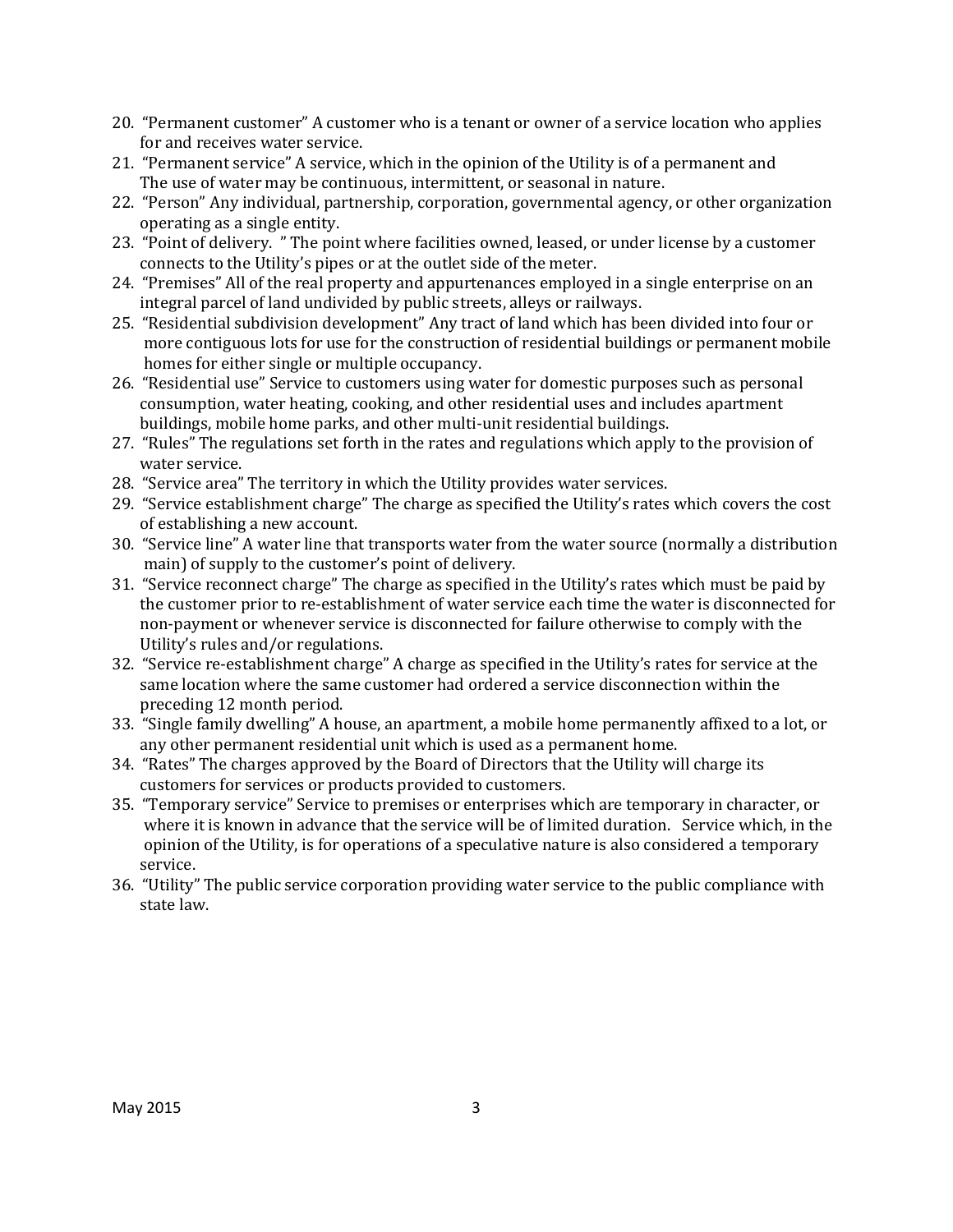## Establishment of Service

- A. Information that may be required from new applicants.
	- 1. Utility may obtain the following minimum information from each new application for service.
		- a. Name or names of applicants.
		- b. Service address or location and telephone number.
		- c. Billing address and emergency telephone number if different from service address number.
		- d. Date applicant will be ready for service.
		- e. Information whether applicant is an owner or renter.
		- f. Information as to the method of payment that is to be used by applicant.
		- g. May require applicant to appear in person at the Utility Company office.
		- h. Applicant must sign application as understanding all the provision of service as outlined on application contract.
		- i. When the application is signed by two or more individuals the Utility will have the right to collect the full amount owed to the Utility from any one of the applicants.
	- 2. Any Customer's application information required by the Water Company shall be maintained as confidential information between the applicant and the Company and will be used only for consideration of providing service to the applicant. See "Confidentiality" section of the Rules and Regulations and Policies.
- B. Deposits
	- 1. The Utility may require a deposit from any new applicant for service.
	- 2. The Utility shall issue a non-negotiable receipt to the applicant for the deposit. The inability of the customer to produce such a receipt shall no way impair his right to receive a refund of the deposit as long as the deposit is reflected on the Utility's records.
	- 3. The deposit will be non-interest bearing
	- 4. Residential deposits shall be refunded within 30 days after:
		- a. 12 consecutive months of service without being delinquent in the payment of Utility bills provided the Utility may re-establish the deposit if the customer becomes delinquent in the payment of Utility bills two or more times within a 12 month period.
		- b. Upon discontinuance of service when the customer has paid all outstanding amounts owed to the Utility.
	- 5. A separate deposit may be required for each meter installed.
	- 6. The amount of a deposit required by the Utility shall he determined according to the following terms:
		- a. Residential customer deposits shall be \$200.00. After 12 months of on-time payments the \$200.00 will credit back to the account as payment(s).
		- b. Nonresidential customer deposits shall not exceed three times that customer's estimated maximum monthly bill.
		- c. The Utility may review the customer's usage after service has been connected and adjust the deposit amount based upon the customer's actual usage.
	- 7. Upon discontinuance of service, the deposit will be applied by the Utility toward settlement of the customer's bill.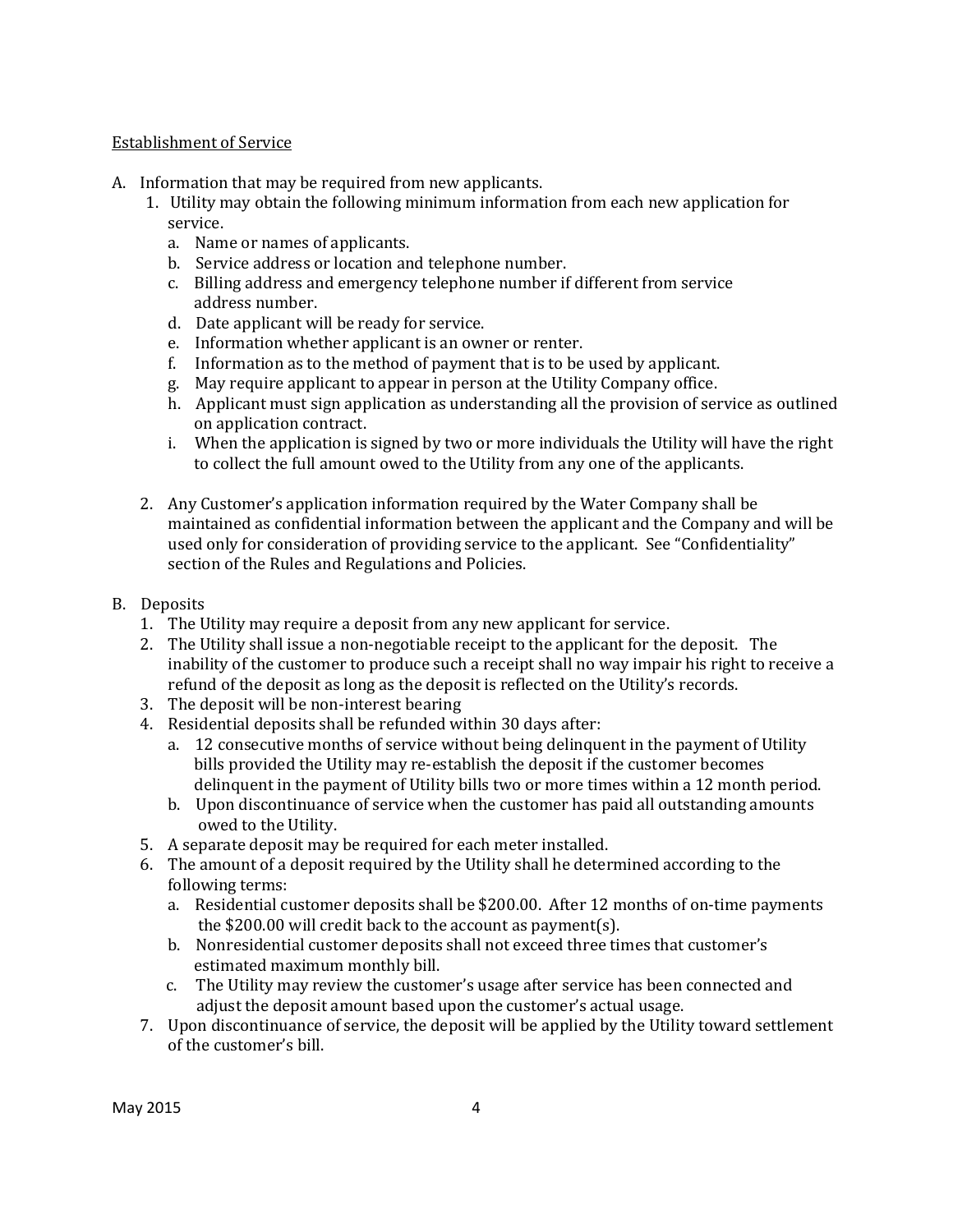- C. Grounds for refusal of service. A Utility may refuse to establish service if any of the following conditions exist:
	- 1. The applicant has an outstanding amount due for the same class of Utility service with the Utility and the applicant is unwilling to make arrangements with the Utility for payment.
	- 2. A condition exists which in the Utility's judgment is unsafe or hazardous to the applicant, the general population, or the Utility's personnel, customers or facilities
	- 3. Refusal by the applicant to provide the Utility with a deposit.
	- 4. Customer is known to be in violation of the Utility's rates or rules and regulations.
	- 5. Failure of the customer to furnish such funds, service, equipment, and/or rights-of-way necessary to serve the customer and which have been specified by the Utility as a condition for providing service.
	- 6. Applicant falsifies his or her identity for the purpose of obtaining service.
- D. Service establishment, re-establishments or reconnection charges.
	- 1. The Utility may make a charge for the establishment, re-establishment or reconnection of Utility services.
	- 2. Should service be established during a period other than regular working hours at the customer's request, the customer may be required to pay an after-hour charge for the service connection or re-connection. Where the Utility scheduling will not permit service establishment on the same day requested, the customer can elect to pay the after-hour charge for establishment that day.
	- 3. For the purpose of this rule, service establishments are when the customer's facilities are ready and acceptable to the Utility and the Utility needs only to install a meter, read a meter, or turn the service on.
	- 4. Application for a new service must be applied for when submitting for a building permit with the Town.
- E. Temporary service:
	- 1. Application for temporary service may be required to pay the estimated cost of installing and or removing the facilities necessary for furnishing the desired services.
	- 2. Where the duration of service is to be less than one month the applicant may also be required to advance a sum equal to the estimated bill for the service.
	- 3. Where the duration of service is to exceed one month the applicant may also be required to meet the deposit requirements of the Utility.
	- 4. If at any time during the term of the agreement for service the character of a temporary customer's operations changes so that in the opinion of the Utility the customer is classified as permanent they will then be required to abide by all the terms of a permanent customer.

## Minimum Customer Information Requirements

- A. Information for residential customers:
	- 1. Utility shall make available upon customer request not later than 5 days from the date of the request a concise summary of the rate schedule. The summary shall include the following:
		- a. Monthly minimum customer charge.
		- b. Rate Blocks and their appropriate commodity charges.
		- c. Taxes and potential other charges.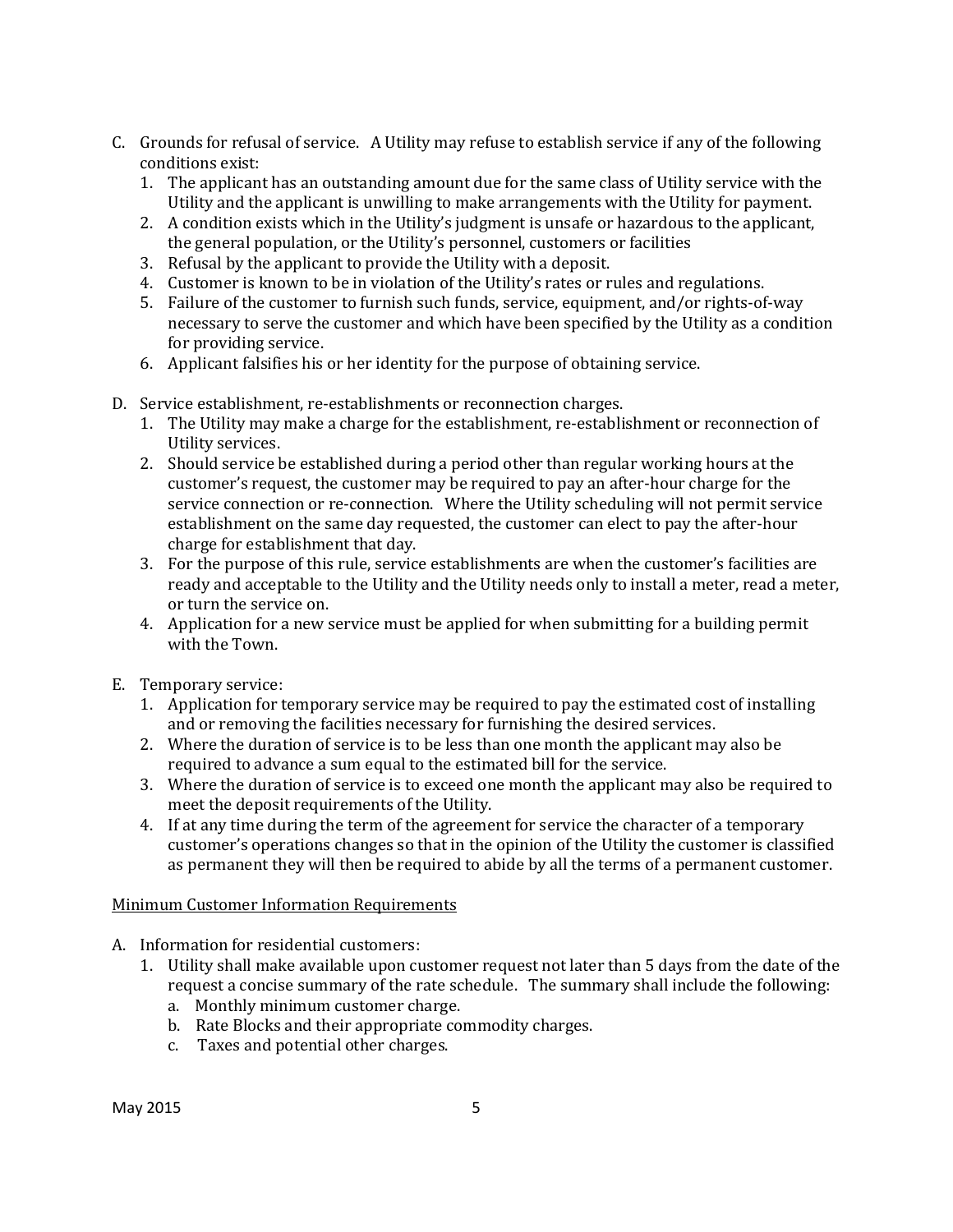- 2. The Utility shall, to the extent practical, identify for the customer the most advantageous tiered rate and the amount of usage in the tier prior to service commencement.
- 3. In addition, Utility shall make available upon customer request not later than 5 days from the date of request a copy of the Utility's rules and regulations relating to:
	- a. Deposits.
	- b. Terminations of service.
	- c. Billing and collections.
	- d. Handling of complaints.
- 4. Utility shall transmit an account history to the customer upon the customer's request which will show a concise statement of actual consumption, billings, and payments, adjustments to the account and the balance of the account for a period not to exceed twelve (12) months unless such data is not reasonably available.
- 5. Utility shall inform all new customers of their rights to obtain their account history as described above.
- B. Information required due to a change in rates.
	- 1. Utility shall transmit to affected customers by the most economical means a concise summary of any change in the Utility's rates.
	- 2. This information shall be transmitted to the affected customer within 10 days of the effective date of the change.

## Service Connections and Establishments

- A. Priority and timing of service establishments:
	- 1. After an applicant has complied with the Utility's application and deposit requirements and has been accepted for service by the Utility. The Utility shall schedule that customer's connection or establishment.
	- 2. Service establishments shall be scheduled for completion within five working days of the date the customer has been accepted for service, except in those instances when the customer requests service to be established beyond the five working day limitation.
	- 3. When the Utility has made arrangements to meet with a customer for service establishment purposes and the Utility or the customer cannot make the appointment during the prearranged time, the Utility shall reschedule the service establishment to the satisfaction of both parties.
	- 4. Utility shall schedule service establishment appointments within a maximum range of four hours during normal working hours, unless another time frame is mutually acceptable to the Utility and the customer.
	- 5. Service establishments shall be made only by qualified Utility Service Personnel.
	- 6. For the purposes of this rule, service establishments are where the customer's facilities are ready and acceptable to the Utility and the Utility needs only to install or read a meter or turn the service on.

## B. Service lines:

- 1. An applicant for service shall be responsible for the cost of installing all of the customer's piping up to the meter.
- 2. An applicant for service shall pay to the Utility the fee as set forth in the Utility's rates for each size service and meter.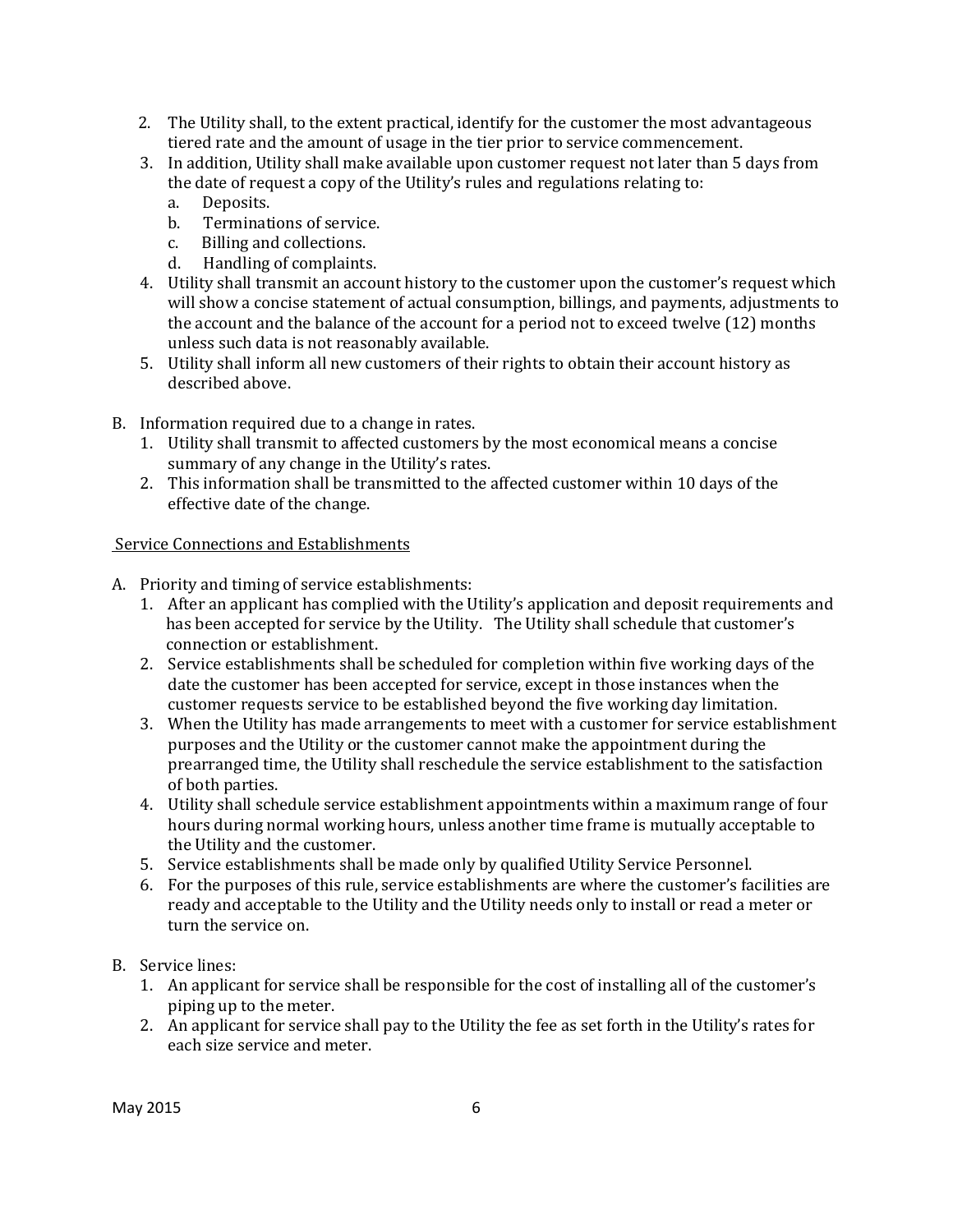- 3. Where service is being provided for the first time the Utility shall install a customer owned and maintained private cut-off valve, check valve and pressure regulator on the customer's side of the meter (normally within 18 inches of the meter). Customer agrees to not remove these devices from the customer's service line. The Utility shall install a turn off valve on the Utility's side of such meter.
- 4. The Company shall install its meter at the property line or, at the Company's option on the customer's property at a location mutually agreed upon.
- 5. When the meter or service line location is changed at the request of the customer, the customer shall pay all associated costs of the Utility to relocate the meter. The customer will also be responsible to provide and have installed at his expense all piping necessary for relocating the customer's water service line to make the connection to the meter.
- 6. The customer's lines or piping must be installed in such a manner as to prevent crosscontamination or backflow.
- C. Easements and right-of-ways:
	- 1. The customer shall grant adequate easement and right-of-way satisfactory to the Utility to ensure customer's proper service connection. Failure on the part of the customer to grant adequate easement and right-of-way shall be grounds for the Utility to refuse service.
	- 2. When the Utility discovers that a customer or his agent is performing work or has constructed facilities adjacent to, on, or within an easement or right-of-way and such work, construction or facility poses a hazard or is in violation of local, state, or federal laws, ordinances, statutes, rules or regulations, or interferes with the Utility's access to its equipment, the Utility shall notify the customer or his agent to resolve the situation and/or shall take whatever actions necessary to eliminate the hazard, obstruction or violation at the customer's expense. This includes driveways and/or landscaping or other improvements. In an emergency situation the customer will be informed if possible and the Utility will proceed to access its facilities to address the emergency. The customer will remain responsible for the expenses encountered by the Utility to access its facilities under the emergency condition.
- D. Capital Contributions
	- 1. A developer of a property will pay for a flow and pressure study by a certified engineer, that is approved by the Utility, for any required off site or on site water improvements necessary to provide potable water and fire protection services to the developers property.
	- 2. A developer of a property will obtain a 100 year assured water supply for the planned development issued by the Arizona Department of Water Resources or be included in the Utility's current schedule of water provided properties.
	- 3. A developer of a property if required will participate in the Central Arizona Groundwater Replenishment District.
	- 4. All facilities constructed by the developer to provide water services to a development will be approved by the Utility and will be deeded to the Utility upon Utility's acceptance of those facilities.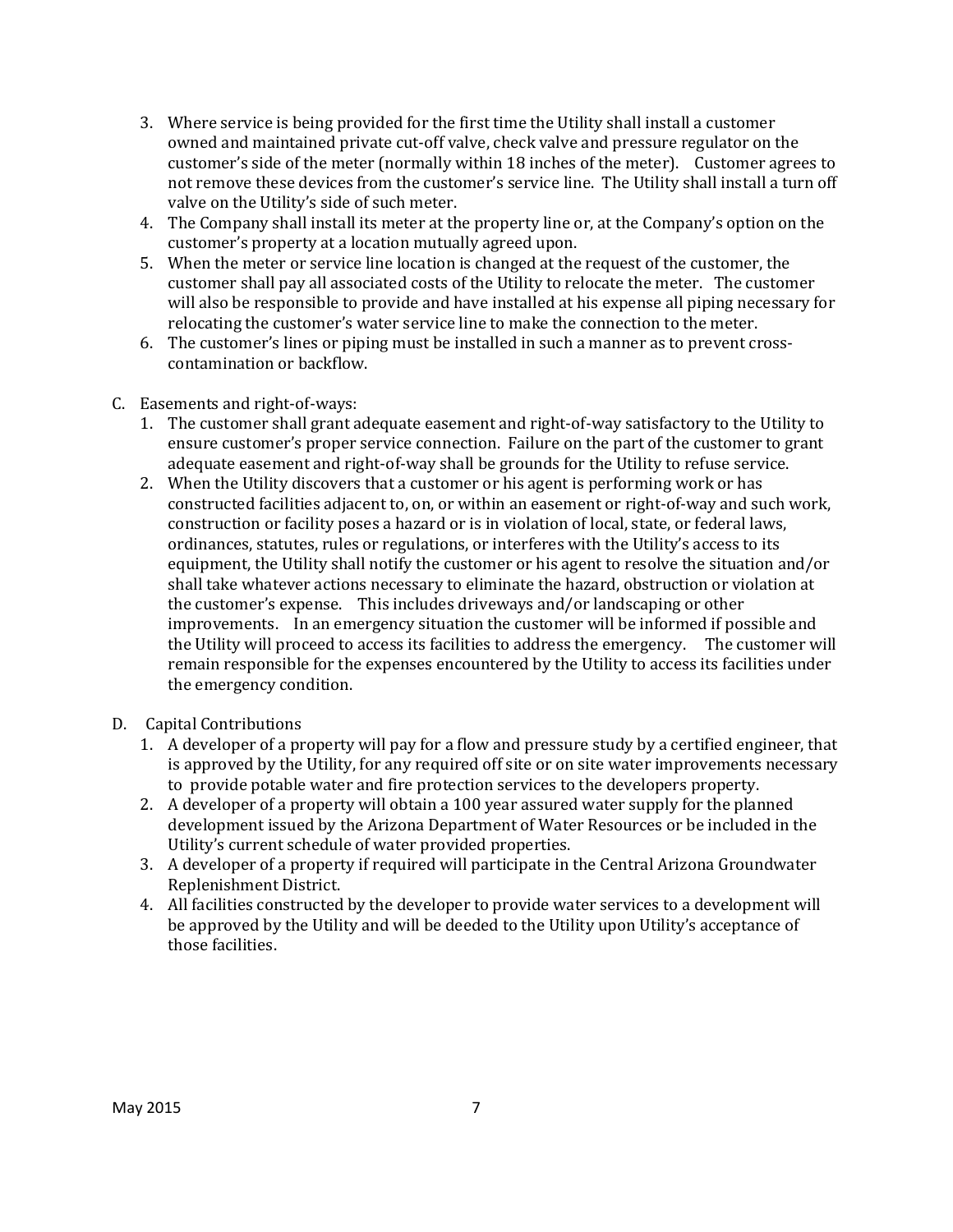## Provision of Service

- A. Utility will be responsible for providing potable water to the customer's point of delivery.
- B. Customer Responsibility:
	- 1. Each customer shall be responsible for maintaining all facilities on the customer's side of the point of delivery in a safe and efficient manner and in accordance with the rules of the State Department of Health.
	- 2. Each customer shall be responsible for safeguarding all Utility property installed in or on the customer's premises for the purpose of supplying water to that customer.
	- 3. Each customer shall exercise all reasonable care to prevent loss or damage to Utility property, excluding ordinary wear and tear. The customer shall be responsible for loss or damage to Utility property on the customer's premises arising from neglect, carelessness or misuse and shall reimburse the Utility the cost of necessary repairs or replacements.
	- 4. Each customer shall be responsible for payment of any equipment or damage resulting from unauthorized breaking of seals, interfering, tampering with, turning on or off, or bypassing the Utility meter.
	- 5. Each customer shall be responsible to notify the Utility of any leaks or failure identified in the Utility's facilities.
	- 6. Water furnished by the Utility shall be used only on the customer's premises and shall not be resold to any other person. During critical water conditions, as recommended by the General Manger and determined by the Board of Directors, the customer shall use water only for those purposes specified by the Board of Directors or State or County regulators. Disregard for this rule shall be sufficient cause in refusal or discontinuance of service.
- C. Continuity of service. Utility shall make reasonable efforts to supply a satisfactory and continuous level of service. However, no Utility shall be responsible for any damage or claim of damage attributable to any interruption or discontinuation of service resulting from:
	- 1. Any cause which the Utility could not have reasonably foreseen or made provision for; i.e.; force, majeure.
	- 2. Intentional service interruptions to make repairs or perform routine maintenance.
	- 3. Curtailment.
- D. Service Interruptions:
	- 1. Utility shall make reasonable efforts to re-establish service within the shortest possible time when service interruptions occur.
	- 2. Utility shall make reasonable provisions to meet emergencies resulting from failure of service, and each Utility shall issue instructions to its employees covering procedures to be followed in the event of emergencies in order to prevent or mitigate interruptions or impairment of service.
	- 3. In the event of a National or State emergency or local disaster resulting in disruption of normal service, the Utility may, in the public interest, interrupt service on a temporary basis, to any of its customers to provide necessary service to civil defense or other emergency service agencies or personnel until normal service can be restored. Interruption of service will be determined on an immediate basis by the General Manager and approved by the Board of Directors on a longer term basis.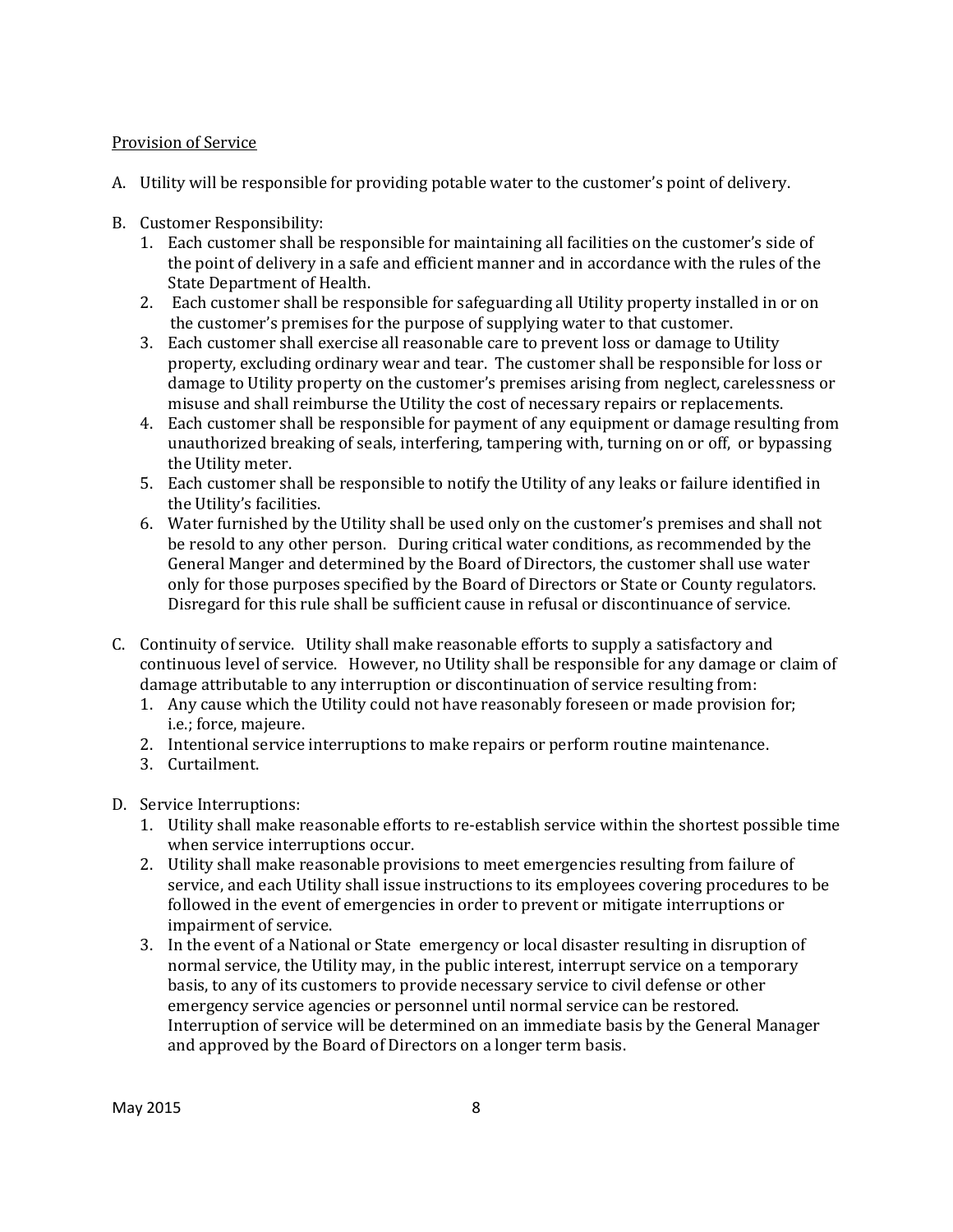- 4. When a Utility plans to interrupt service for more than four hours to perform necessary repairs on maintenance, the Utility shall attempt to inform affected customers at least 24 hours in advance of the scheduled date and estimated duration of the service interruption. Such repairs shall be completed as quickly as feasible in order to minimize the inconvenience to customers of the Utility.
- E. "Minimum delivery pressure" Utility shall maintain a minimum standard delivery pressure of 20 pounds per square inch gauge (PSIG) at the customer's point of delivery.
- F. "Construction standards" Utility shall construct all facilities in accordance with the guidelines established by the state Department of Health Services.

## Meter Reading

A. Frequency.

1. Each meter shall be read monthly as close to the same day as the previous months read as practical. Meter readings shall be scheduled for periods of not less than 25 days or more than 35 days.

- B. Measuring of service:
	- 1. All water delivered by the Utility shall be billed upon the basis of metered volume sales except that the Utility may, at its option, provide a fixed charge schedule for the following:
		- a. Temporary service when the water used can be readily estimated.
		- b. Public and private fire protection services.
		- c. Water used for roadway sprinkling and sewer flushing, when agreed upon by the user and the Utility.
		- d. Water used by water haulers, bulk construction or irrigation uses using the Utility's standpipe.
		- e. Bulk water sales to other Utilities.
	- 2. Where there is more than one meter at a location, the metering equipment shall be tagged to plainly indicate the facilities being metered.
- C. Customer requested rereads:
	- 1. Utility shall at the request of a customer reread the customer's meter within 5 working days after such request.
	- 2. Any rereads found to corroborate the correctness of the initial reading the Utility may charge the customer according to the approved rates.
	- 3. When a reread is found to substantiate an error in the initial reading, the reread shall be at no cost to the customer.
- D. Access to customer premises:
	- 1. Utility shall have the right of safe ingress to and egress from the customer's premises at all reasonable hours for any purpose reasonably connected with the Utility's property used in furnishing service to the customer.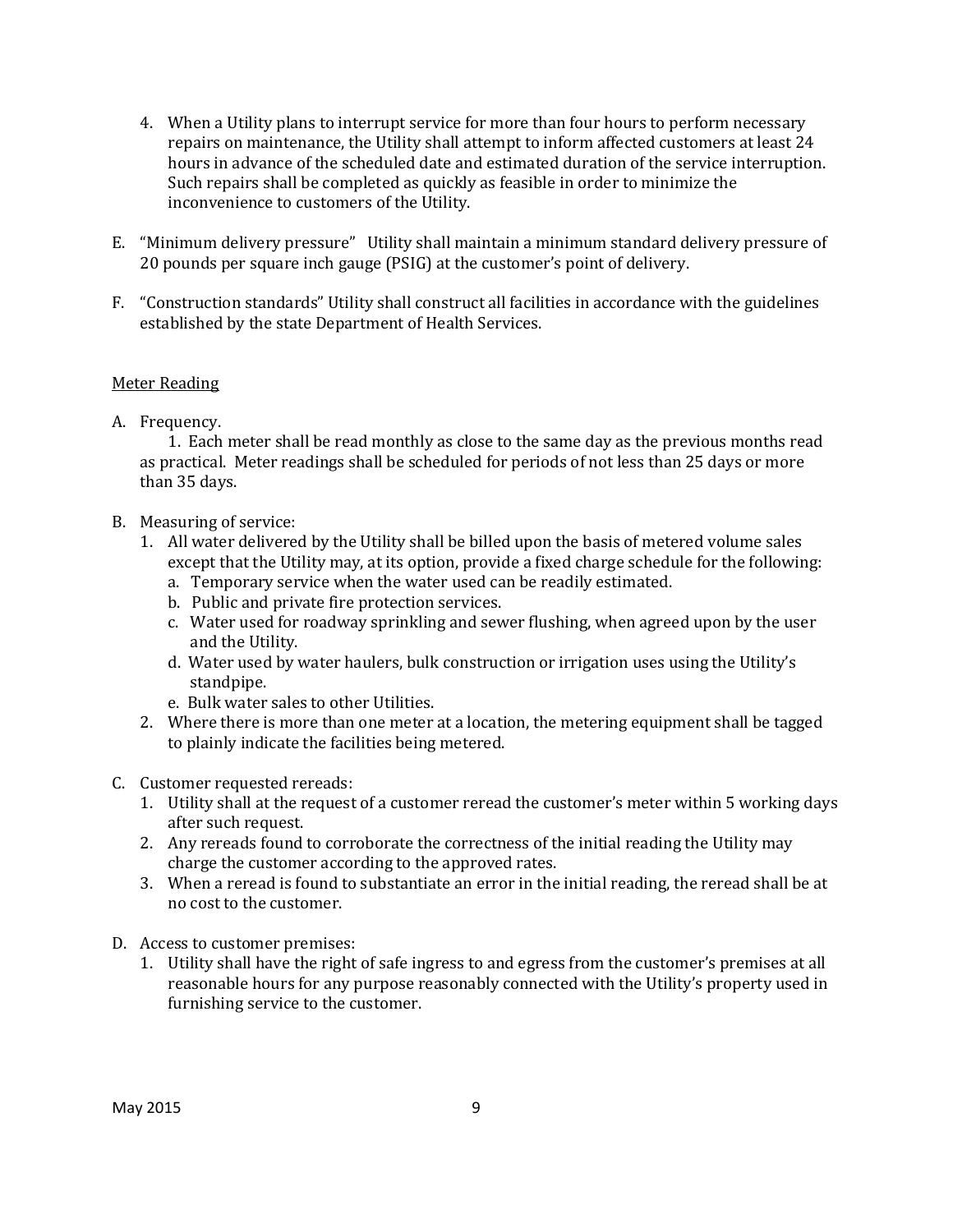E. Meter replacement program Utility shall establish a program of replacing or maintaining meters taking into account the following factors:

- 1. Size of meter.
- 2. Age of meter.
- 3. Consumption showing on meter.
- 4. Characteristics of the water.
- F. Customer requested meter tests.
	- 1. Utility shall test a meter upon a customer's request.
	- 2. Utility will charge customer its cost to remove, transport, have tested and reinstall the customer's meter. However if the meter is found to be in error more than 3% in the favor of the Utility no charges will be assessed to the customer.
	- 3. A temporary meter will be installed during the meter testing period.

## Billing and Collections

- A. Frequency and estimated bills:
	- 1. Utility shall bill monthly for services rendered.
	- 2. If the Utility is unable to read the meter, the Utility will estimate the consumption for the billing period giving consideration to the following factors where applicable:
		- a. The customer's usage during the same month of the previous year.
		- b. The customer's usage during the preceding month.
	- 3. After the second consecutive month of estimating the customer's bill the Utility will attempt to secure an accurate actual reading of the customer's meter.
	- 4. Failure on the part of the customer to comply with a reasonable request by the Utility for access to its meter may lead to the discontinuance of service.
	- 5. Estimated bills will be issued only under the following conditions:
		- a. Circumstances that make it dangerous or impossible to read the meter; i.e. locked gates, blocked meters, vicious dogs or other dangerous animals, unwilling customers.
	- 6. Each bill based on estimated usage will be so indicated on the bill.
- B. Combining meters, minimum bill information:
	- 1. Each meter at a customer's premises will be considered separately for billing purposes, and the readings of two or more will not be combined.
	- 2. Each bill for residential service will contain the following:
		- a. The beginning date of the meter reading period.
		- b. The ending date of the meter reading period.
		- c. Usage and usage broken down by tiered structure.
		- d. Tiered structure rates and calculated charges per tier.
		- e. The Customer's name, service address and account number.
		- f. The amount due and due date for payment.
		- g. Amount of taxes charged.
		- h. Past due amount (where appropriate).
		- i. Any adjustments (where applicable).
		- j. Other information.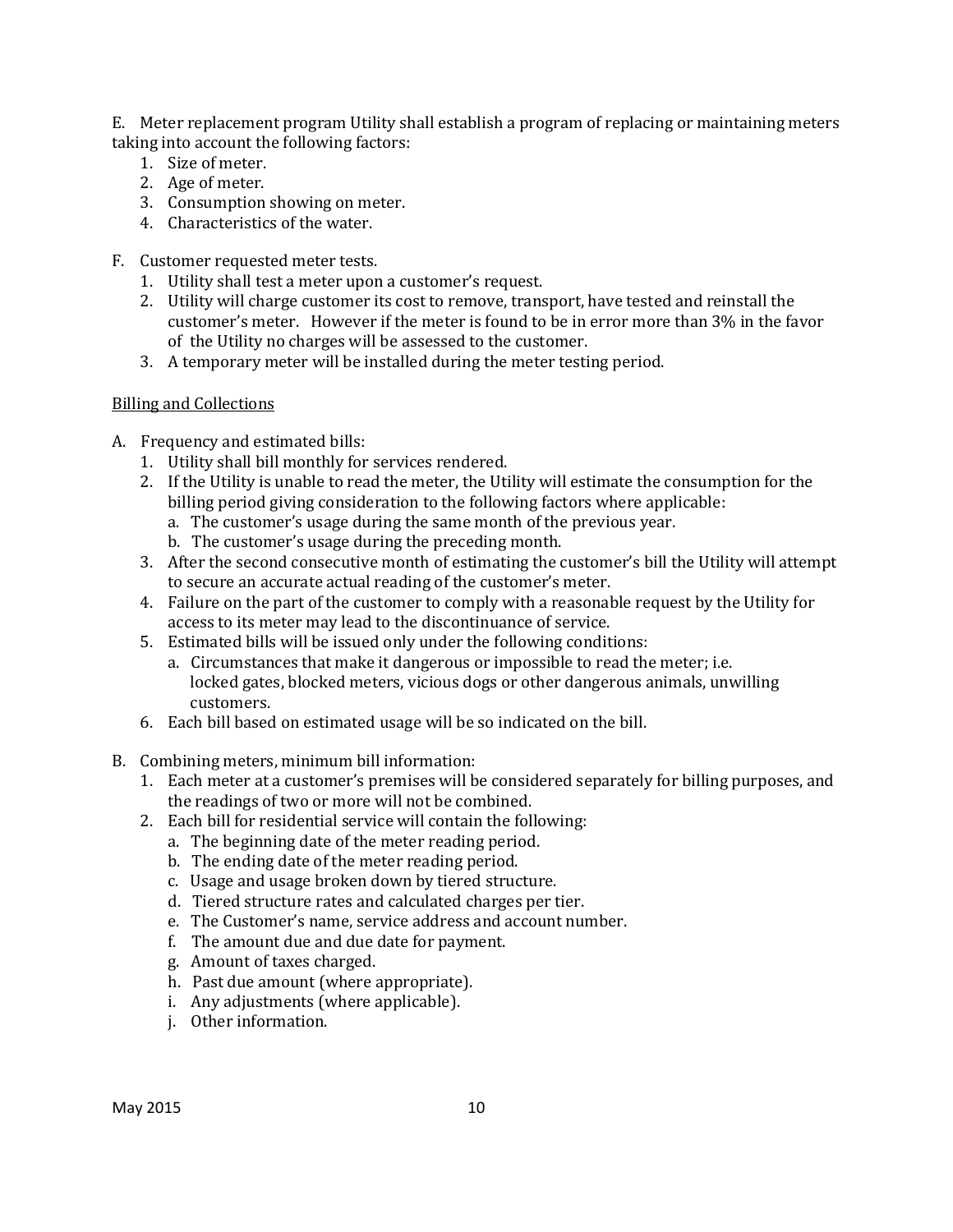- C. Billing terms:
	- 1. All bills for Utility services are due and payable when received. Any payment not received by the due date as shown on the bill will be charged a late payment fee. After 60 days past due, interest will be charged at the approved rate on the unpaid balance of the account.
	- 2. For purposes of this rule when the bill has been rendered is evidenced by the following:
		- a. The postmark date.
		- b. The mailing date.
		- c. Certified mail.
		- d. Certificate of mailing pickup.
	- 3. All delinquent bills shall be subject to the provisions of the Utility's termination procedures.
	- 4. All payments shall be made at or mailed to the office of the Utility, paid by charge card, or by electronic transfer.
- D. Applicable tariffs, prepayment, failure to receive a bill, commencement date and taxes.
	- 1. Each customer shall be billed under the applicable rate indicated in the customer's application for service.
	- 2. Utility will allow advance payments on a customer's account.
	- 3. Failure to receive bills or notices which have been properly placed in the United States mail shall not prevent such bills from becoming delinquent if payments have not been received by the bill's indicated due date, nor does it relieve the customer of his obligations therein.
	- 4. Charges for service commence when the service is installed and connection is made, whether used or not.
	- 5. In addition to the collection of regular rates the Utility may collect from its customers a proportionate share of any privilege taxes assessed the Utility.
	- 6. Utility may pass any increase in sales or use taxes mandated by the Federal, State or local government to the customer without waiting for additional rate considerations.
- E. Meter error corrections. If any meter is found to have more than a 3% error factor, either fast or slow, correction between the true amount and the billed amount shall be adjusted in the following months billing upon the following terms:
	- 1. For a period of only three months immediately preceding the removal and testing of the meter will the account be adjusted as a result of an indication of a meter error, or
	- 2. From the date the error occurred if the date of the cause can be definitely fixed.
	- 3. No adjustment shall be made by the Utility except to the customer last served by the tested meter.
- F. Insufficient funds (NSF) checks or closed account:
	- 1. Utility shall charge a fee as described in the rates for each instance where a customer tenders payment for Utility service with an insufficient funds check or a closed account.
	- 2. When the Utility is notified by the customer's bank that there are insufficient funds to cover the check tendered for Utility service, the Utility may require the customer to make payment in cash, by money order, certified check, or other means which guarantee the customer's payment to the Utility.
	- 3. Customers who tender an insufficient funds check shall in no way be relieved of the obligation to render payment to the Utility under the original terms of the bill nor defer the Utility's provision for termination of service for non-payment.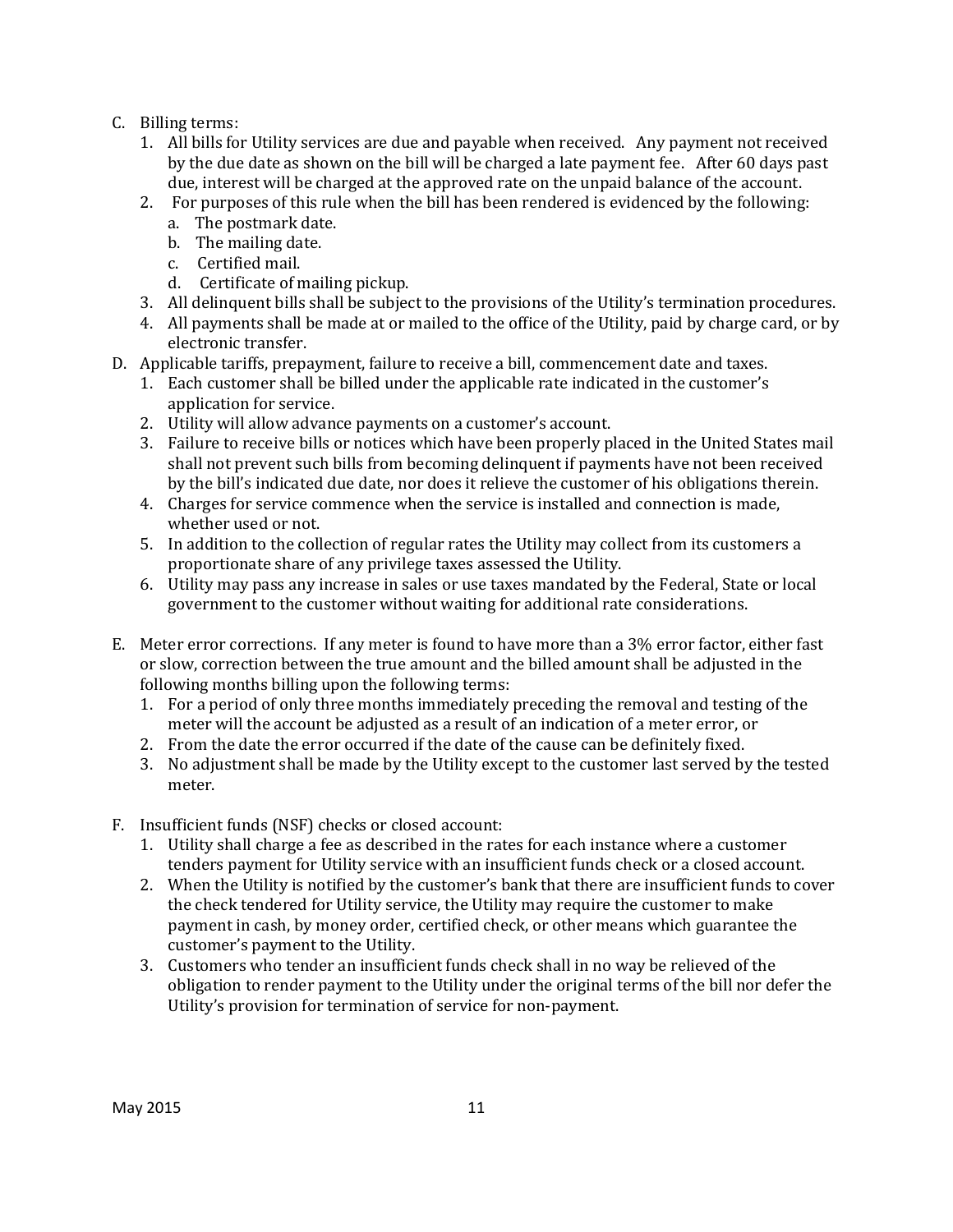- G. Deferred payment plan.
	- 1. Utility may, prior to termination of service, offer to qualifying residential customers a deferred payment plan for the customer to retire unpaid bills for Utility service.
	- 2. Each deferred payment agreement entered into by the Utility and the customer due to the customer's inability to pay an outstanding bill in full shall provide that service will not be discontinued if:
		- a. Customer agrees to pay a reasonable amount of the outstanding bill at the time the parties enter into the deferred payment agreement or if the case is a result of a large billing not yet due on or before the due date of the billing.
		- b. Customer agrees to pay all future bills for Utility service in accordance with the billing and collection rates of the Utility.
		- c. Customer agrees to pay a reasonable portion of the remaining outstanding balance in installments over a period not to exceed the allotted period determined by the Utility.
	- 3. For the purposes of determining a qualified customer or a reasonable installment payment schedule under this provision the Utility and customer shall give consideration to the following conditions:
		- a. Size of the delinquent account.
		- b. Customer's ability to pay.
		- c. Customer's payment history.
		- d. Length of time that the debt has been outstanding.
		- e. Circumstances which resulted in the debt being outstanding.
		- f. Any other relevant factors related to the circumstances of the issue.
	- 4. Any customer who desires to enter into a deferred payment agreement shall establish such agreement prior to the Utility's scheduled termination date for nonpayment of bills. Failure to agree to a deferred payment agreement prior to the scheduled termination date shall not prevent the Utility from discontinuing service for nonpayment.
	- 5. Deferred payment agreements may be in writing and may be signed by the customer and authorized by the General Manager, or they may be verbally authorized by the General Manager.
	- 6. A deferred payment agreement may include a finance charge and/or an accounting fee charge as approved by the Board of Directors.
	- 7. If a customer has not met the terms of the deferred payment agreement, the Utility shall have the right to require payment in full of any amounts owed and disconnect service with a ten day advance notice.
- H. Change of Occupancy
	- 1. Utility may require three working days advance notice to affect a status change of service. Notice can be given in writing or by telephone.
	- 2. The outgoing customer shall be responsible for all Utility services provided and/or consumed up to the scheduled turn off date.

## Termination of Service

- A. Non-permissible reasons to disconnect service. A Utility may not disconnect service for any of the reasons stated below:
	- 1. Failure to pay for a bill to correct a previous under billing due to an inaccurate meter reading or meter failure if the customer agrees to pay over a reasonable period of time.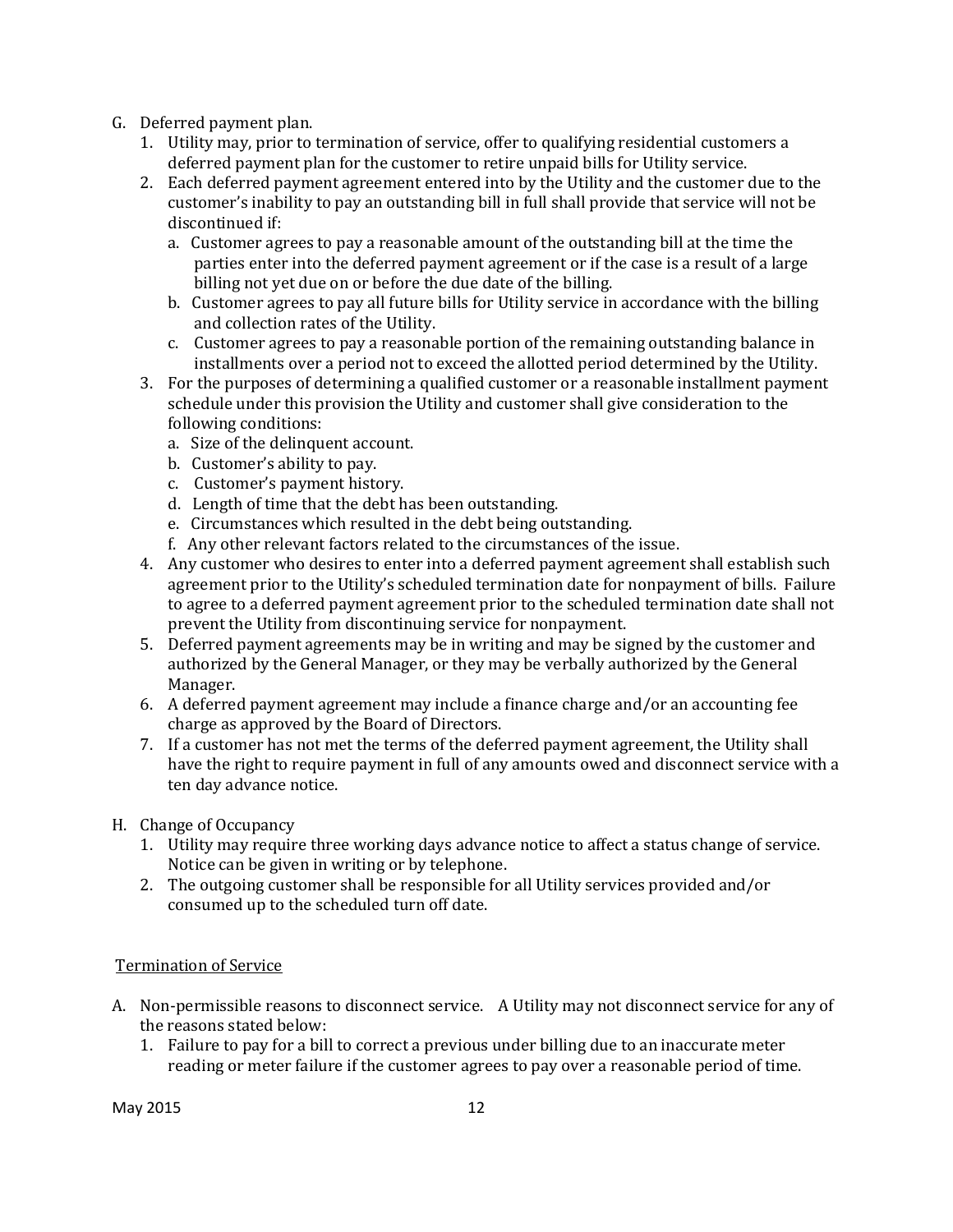- B. Termination of service without notice.
	- 1. Utility service may be disconnected without advance written notice under the following conditions:
		- a. The existence of an obvious hazard to the safety or health of the consumer or general population.
		- b. The Utility has evidence of meter tampering or fraud.
		- c. Unauthorized resale or use of Utility services.
		- d. Failure of a customer to comply with the approved curtailment procedures imposed by the Utility during supply shortages.
	- 2. Utility shall not be required to restore service until the conditions which resulted in the termination have been resolved to the satisfaction of the Utility.
	- 3. Utility shall maintain records of all terminations of service 'without notice' for one year.
- C. Termination of service with notice. A Utility may disconnect service to any customer for any reason stated below provided the Utility has met the notice requirements established herein:
	- 1. Customer violation of any of the Utility's rates or Rules and Regulations that been approved by the Board of Directors.
	- 2. Failure of the customer to pay a delinquent bill for Utility service.
	- 3. Failure to meet or maintain the Utility's credit and deposit requirements.
	- 4. Failure of the customer to provide the Utility reasonable access to its equipment and property.
	- 5. Customer breach of a written contract for service between the Utility and customer.
	- 6. When necessary for the Utility to comply with an order of any governmental agency having such jurisdiction.
	- 7. Each Utility shall maintain a record of all terminations of service with notice for one year.
- D. Termination notice requirements:
	- 1. Utility shall not terminate service to any of its customers without providing advance written notice to the customer of the Utility's intent to disconnect service, except under those conditions specified where advance written notice is not required.
	- 2. Such advance written notice shall contain, at a minimum the following information:
		- a. The name of the person whose service is to be terminated and the address where service is being rendered.
		- b. An explanation for the termination of service, the amount of the account or bill which the customer has failed to pay in accordance with the payment policy of the utility, if applicable.
		- c. The date on or after which service may be terminated.
		- d. A statement advising the customer that they may contact the Utility at a specific address or phone number for information regarding payment, or deferred payment or other procedures which the Utility may offer or to work out some other mutually agreeable solution to avoid termination of the customer's service.
- E. Timing of terminations with notice:
	- 1. Utility shall be required to give at least 10 days advance written notice prior to the termination date.
	- 2. Such notice shall be considered to be given to the customer when a copy thereof is left with the customer or posted first class in the United States mail, addressed to the customer's last known address.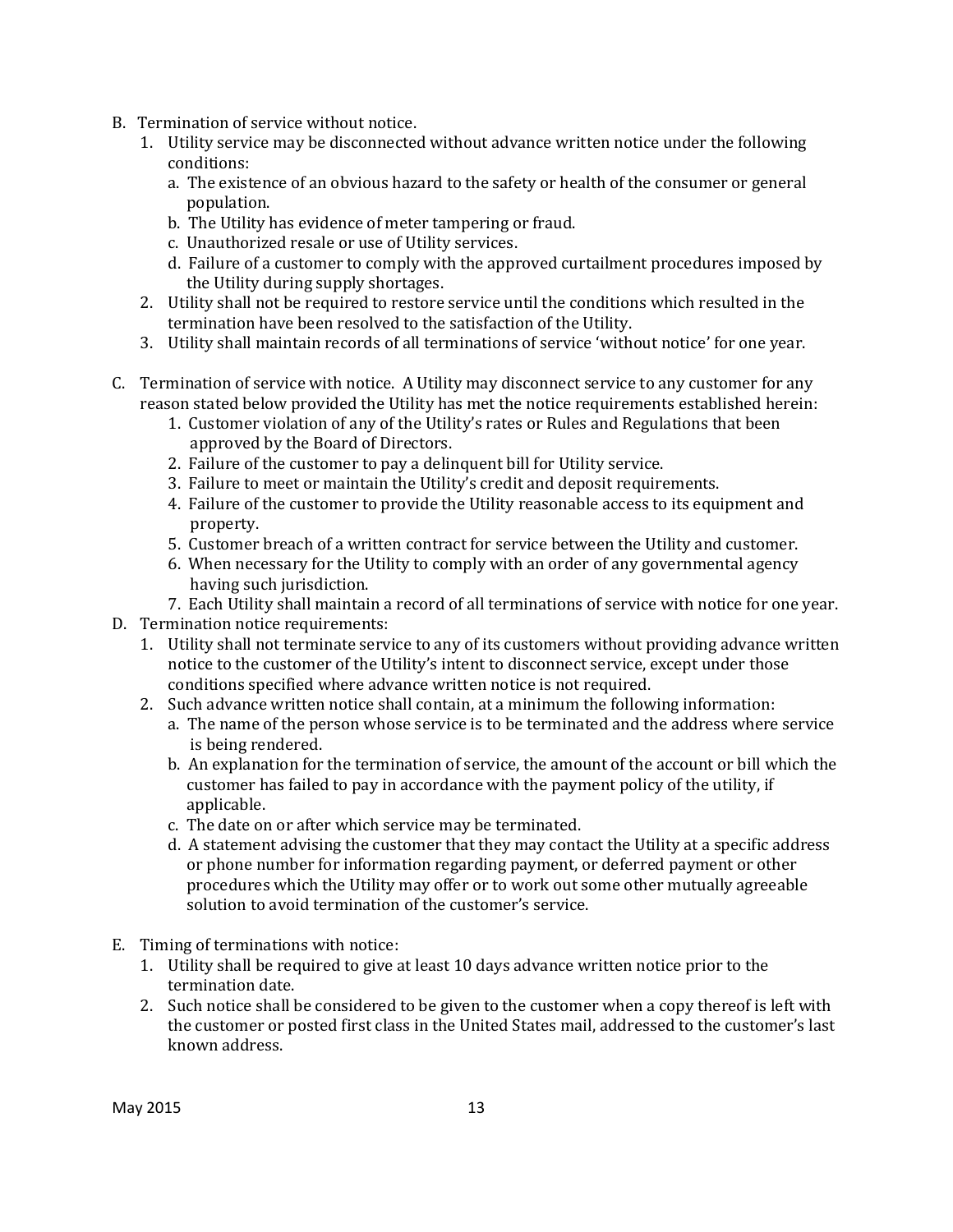- 3. If after the period of time allowed by the notice has elapsed and the delinquent account has not been paid nor prior arrangements made with the Utility for the payment thereof or in the case of a violation of the Utility's Rules and Regulations the customer has not satisfied the Utility that such violation has ceased. The Utility may then terminate service on or after the day specified in the notice without giving further notice.
- 4. Service may only be disconnected in conjunction with a personal visit to the premises by an authorized representative of the Utility.
- 5. The Utility shall have the right (but not the obligation) to remove any or all of its property installed on the customer's property upon the termination of service.
- F. Landlord/tenant rule: In situations where service is rendered at an address different from the mailing address of the bill or where the Utility knows that a landlord/tenant relationship exists and that the landlord is the registered customer of the Utility, and where the landlord as a customer would otherwise be subject to disconnection of service, the Utility may not disconnect service until the following actions have been taken:
	- 1. Where it is feasible to so provide service, the Utility, after providing notice as required in these Rules and Regulations, shall offer the occupant the opportunity to subscribe for service in his or her own name. If the occupant then declines to so subscribe, the Utility may disconnect service pursuant to the Rules and Regulations.
	- 2. Utility shall not attempt to recover unpaid balances due from the landlord from a tenant as a condition of service.
	- 3. Utility may collect a deposit from a tenant if the account is being applied for in the tenant's name.

## Customer Complaints

- A. Customer complaints may be received in written or verbal form:
	- 1. Utility shall make a full and prompt investigation of all service complaints made by its customers.
	- 2. Utility shall respond to the complainant or his representative within five working days as to the status of the Utility's investigation of the complaint.
	- 3. Utility shall notify the complainant of the Utility's disposition of each complaint. Upon request of the complainant or his representative, the Utility shall report the findings of its investigation in writing.
	- 4. If the complainant does not agree with the disposition of the Utility they may appeal the disposition of the Utility to the Problem Resolution Committee. The Resolution Committee will receive information from the complainant and the Utility, study both positions and render a recommendation to the Board of Directors of the Utility for final disposition of the complaint.
	- 5. Each Utility shall keep a record of all written service complaints received which shall contain at a minimum the following data:
		- a. Name and address of the complainant.
		- b. Date and nature of the complaint.
		- c. Disposition of the complaint.
		- d. A copy of any correspondence between the Utility, the Customer, the Problem Resolution Committee and the Board of Directors shall be maintained for one year.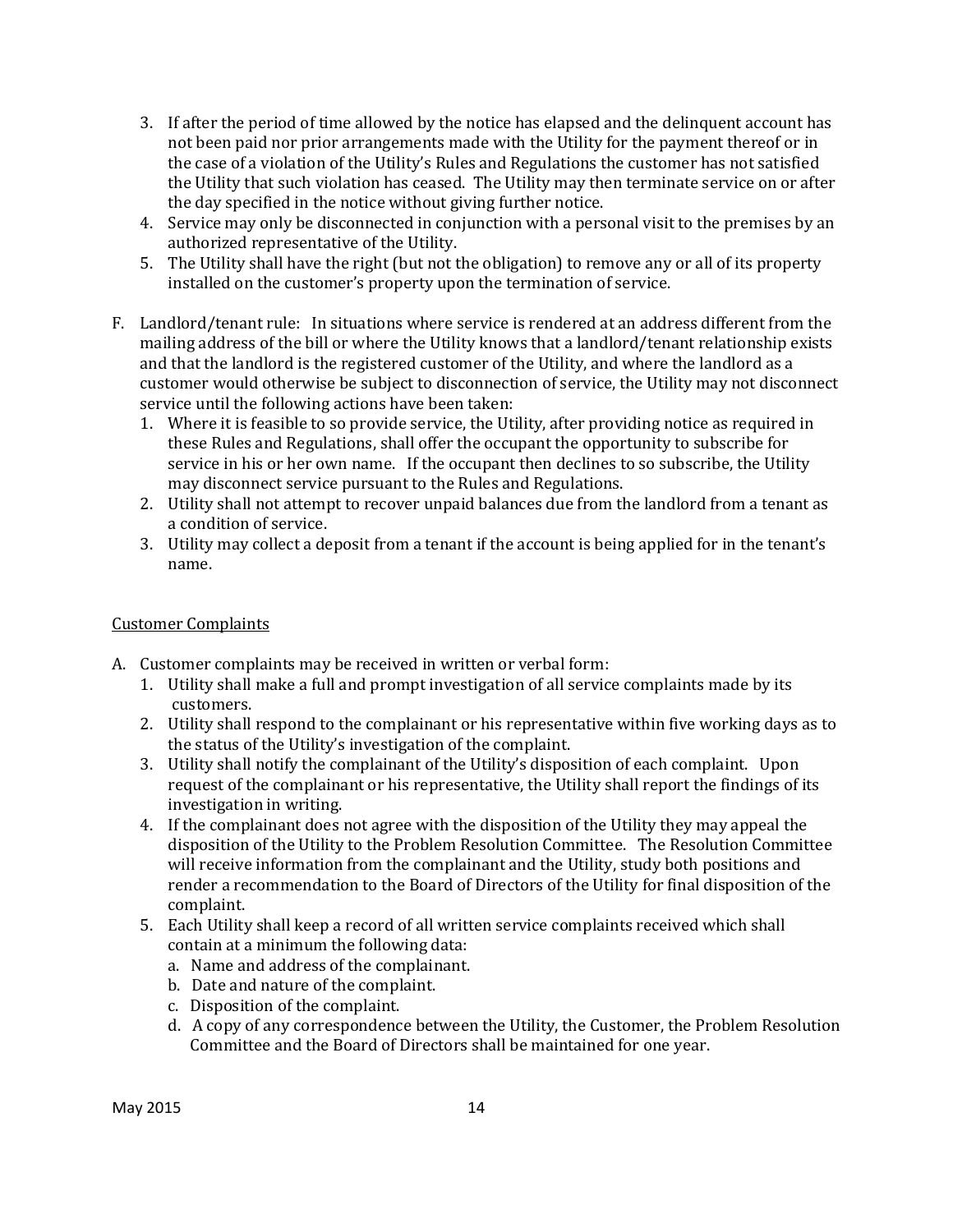## Customer Requested Turn Off

- 1. A customer may request at any time to have his water permanently turned off or disconnected and a final bill will be rendered.
- 2. A customer may request at any time to have his water turned off on a temporary basis. However if the water is turned back on prior to an elapsed time of nine (9) months the customer will be billed the monthly base fee plus tax for the number of months the water was temporarily off.

## Water Leak Policy

- A. A customer that has had a water leak in their service line that results in a large usage may be able to use the following policy to receive an adjustment in his bill if the following circumstances exist:
	- 1. The line break or leak must have occurred between the meter and house turn off valve or between the meter and the inlet valve to the irrigation system.
	- 2. The Utility was advised of the break or leak and was able to verify the break or leak in the service line.
	- 3. Determination as to the applicability of this policy will be at the sole discretion of the Utility Company.
	- 4. The billing policy will be outlined as follows:
		- a. An average usage will be determined using the prior years' average for the respective month, prior month and succeeding month. That prior years' average will then be billed as normal usage. Any excess usage over the three month average will then be charged at the total cost/1,000 gallons of purchasing treated CAP water from the City of Scottsdale plus any charges from the CAP plus applicable taxes. An administrative charge of \$50.00 will be added to the total amount due.
	- 5. The calculations and charges will be provided to the customer as part of the monthly billing.

## Accounting and Records

Utility shall keep general and auxiliary accounting records reflecting the cost of its properties, operating income and expenses, assets and liabilities and all other accounting and statistical data necessary to provide accurate and authentic information as to its operations and property.

## Water Conservation

Carefree Water Company shall be actively involved in the education of its customers in the conservation of water. This utility provides for free water use analysis, expert landscape advice thru outside services, homeowners leak detection and high water use advisories and to provide online any printed materials relating to native, low water use plants, water saving tips and proper irrigation techniques. The Water Company currently is mandated to use a limited amount of groundwater, and to supplement the total water supplied by using treated CAP. The percentage of CAP water used each year shall be scheduled to protect the aquifer and to gradually increase CAP water use.

Carefree Water Company is required by State regulatory agencies to establish conservation best management practices and to report their success annually. Efforts that shall continue to address these conservation issues shall include, replacement of water meters, leak detection surveys on the pumping, distribution and storage facilities, customer leak detection program, continual education of our customers as to the value of our limited water resources and how best to use those resources.